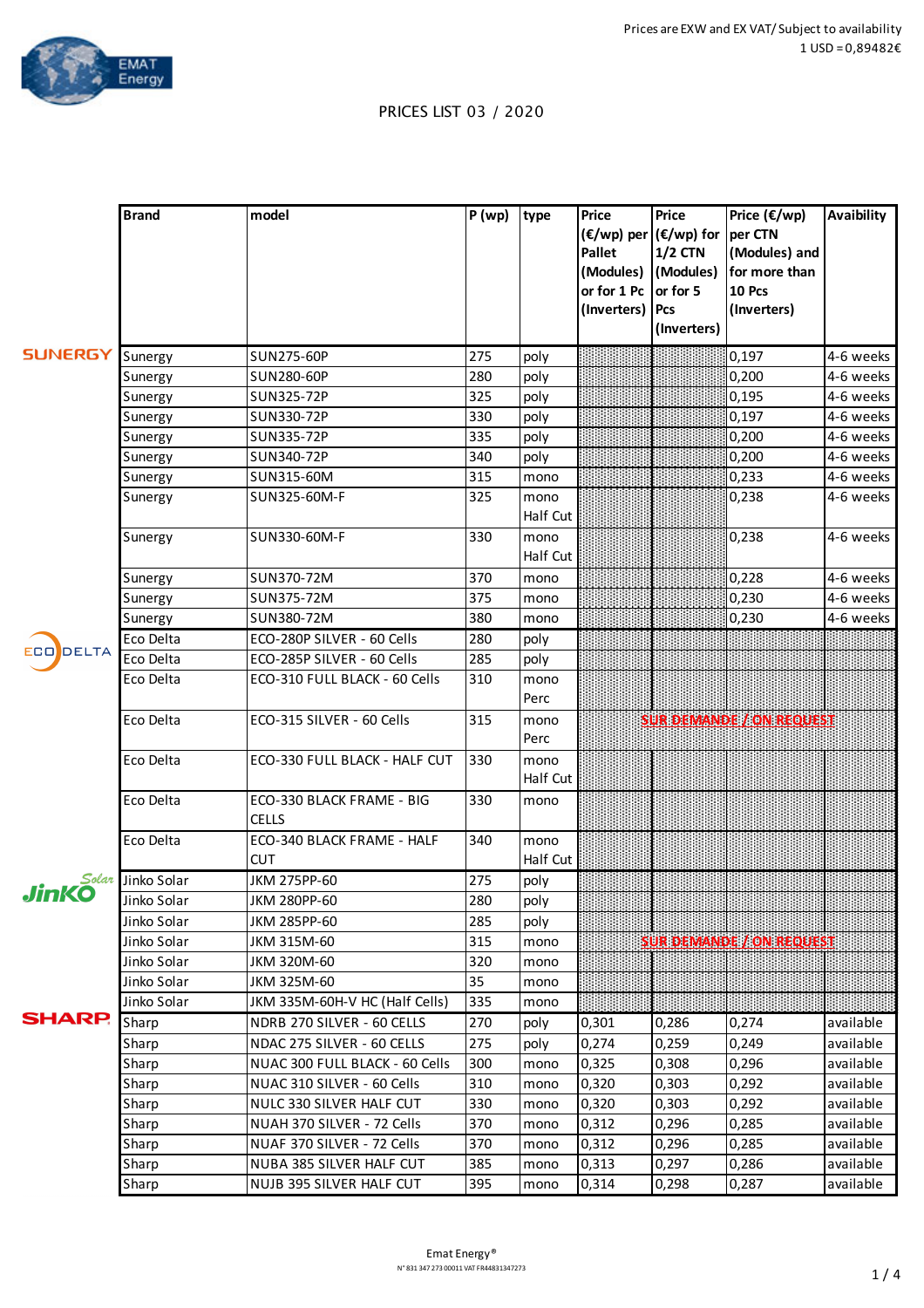

 $\sqrt{2}$ 

## PRICES LIST 03 / 2020

|                                     | <b>Brand</b> | model                                                    | P(wp)  | type                    | Price<br>Pallet<br>(Modules)<br>or for 1 Pc<br>(Inverters) | <b>Price</b><br>(€/wp) per (€/wp) for<br>$1/2$ CTN<br>(Modules)<br>or for 5<br>Pcs<br>(Inverters) | Price $(\epsilon/wp)$<br>per CTN<br>(Modules) and<br>for more than<br>10 Pcs<br>(Inverters) | <b>Avaibility</b> |
|-------------------------------------|--------------|----------------------------------------------------------|--------|-------------------------|------------------------------------------------------------|---------------------------------------------------------------------------------------------------|---------------------------------------------------------------------------------------------|-------------------|
| <b>SONNENSTROM</b><br><b>FABRIK</b> | CS Wismar    | GLASS/GLASS 280P60 WHITE<br><b>BLACK</b>                 | 280    | poly                    | 0,468                                                      | 0,443                                                                                             | 0,426                                                                                       | available         |
|                                     | CS Wismar    | GLASS/GLASS 310PERC BIFACIAL<br><b>TRANSPARENT BLACK</b> | 310    | mono<br><b>Bifacial</b> | 0,515                                                      | 0,487                                                                                             | 0,465                                                                                       | available         |
|                                     | CS Wismar    | GLASS/GLASS 320PERC60<br><b>TRANSPARENT BLACK</b>        | 320    | mono<br>Perc            | 0,482                                                      | 0,451                                                                                             | 0,435                                                                                       | available         |
|                                     | CS Wismar    | GLASS/GLASS 320PERC60 FULL<br><b>BLACK</b>               | 320    | mono<br>Perc            | 0,494                                                      | 0,463                                                                                             | 0,445                                                                                       | available         |
|                                     | CS Wismar    | EXCELLENT 320M60 FULL BLACK                              | 320    | mono                    | 0,405                                                      | 0,380                                                                                             | 0,366                                                                                       | available         |
|                                     | CS Wismar    | EXCELLENT 325M60 WHITE BLACK 325                         |        | mono                    | 0,395                                                      | 0,370                                                                                             | 0,356                                                                                       | available         |
|                                     | CS Wismar    | GLASS/GLASS 325PERC60 WHITE<br><b>BLACK</b>              | 325    | mono<br>Perc            | 0,487                                                      | 0,456                                                                                             | 0,439                                                                                       | available         |
|                                     | CS Wismar    | GIASS/GLASS 365PERC72<br><b>TRANSPARENT BLACK</b>        | 365    | mono<br>Perc            | 0,497                                                      | 0,466                                                                                             | 0,449                                                                                       | available         |
|                                     | CS Wismar    | GLASS/GLASS 370PERC72 WHITE<br><b>BLACK</b>              | 370    | mono<br>Perc            | 0,497                                                      | 0,466                                                                                             | 0,449                                                                                       | available         |
| <b>SMA</b>                          | Sma          | Sunny boy 1.5-1VL-40                                     | 1500   | inverter                | 579                                                        | 564                                                                                               | 514                                                                                         | available         |
|                                     |              | Sunny boy 2.0-1VL-40                                     | 2000   | inverter                | 658                                                        | 643                                                                                               | 593                                                                                         | available         |
|                                     | Sma          | Sunny boy 2.5-1VL-40                                     | 2500   | inverter                | 729                                                        | 714                                                                                               | 664                                                                                         | available         |
|                                     | Sma          | SB 3.0-1AV-40                                            | 3000   | inverter                | 799                                                        | 784                                                                                               | 734                                                                                         | available         |
|                                     | Sma          | SB 3.6-1AV-40                                            | 3600   | inverter                | 839                                                        | 824                                                                                               | 774                                                                                         | available         |
|                                     | Sma          | SB 4.0-1AV-40                                            | 4000   | inverter                | 879                                                        | 864                                                                                               | 814                                                                                         | available         |
|                                     | Sma          | SB 5.0-1AV-40                                            | 5000   | inverter                | 929                                                        | 914                                                                                               | 864                                                                                         | available         |
|                                     | Sma          | SB 6.0-1AV-41                                            | 6000   | inverter                | 1019                                                       | 1004                                                                                              | 954                                                                                         | available         |
|                                     | Sma          | STP 3.0-3AV-40                                           | 3000   | inverter                | 969                                                        | 954                                                                                               | 904                                                                                         | available         |
|                                     | Sma          | STP 4.0-3AV-40                                           | 4000   | inverter 1029           |                                                            | 1014                                                                                              | 964                                                                                         | available         |
|                                     | Sma          | STP 5.0-3AV-40                                           | 5000   | inverter 1089           |                                                            | 1074                                                                                              | 1024                                                                                        | available         |
|                                     | Sma          | STP 6.0-3AV-40                                           | 6000   | inverter 1199           |                                                            | 1184                                                                                              | 1134                                                                                        | available         |
|                                     | Sma          | STP 8.0-3AV-40                                           | 8000   | inverter 1415           |                                                            | 1400                                                                                              | 1350                                                                                        | available         |
|                                     | Sma          | STP 10.0-3AV-40                                          | 10000  | inverter 1569           |                                                            | 1554                                                                                              | 1504                                                                                        | available         |
|                                     | Sma          | STP15000TL-30                                            | 15000  | inverter 1905           |                                                            | 1890                                                                                              | 1840                                                                                        | available         |
|                                     | Sma          | STP15000TL-30 with Display                               | 15000  | inverter 1949           |                                                            | 1934                                                                                              | 1884                                                                                        | available         |
|                                     | Sma          | STP20000TL-30                                            | 20000  | inverter 2039           |                                                            | 2024                                                                                              | 1974                                                                                        | available         |
|                                     | Sma          | STP20000TL-30 with Display                               | 20000  | inverter 2085           |                                                            | 2070                                                                                              | 2020                                                                                        | available         |
|                                     | Sma          | STP25000TL-30                                            | 25000  | inverter 2059           |                                                            | 2044                                                                                              | 1994                                                                                        | available         |
|                                     | Sma          | STP25000TL-30 with Display                               | 25000  | inverter 2109           |                                                            | 2094                                                                                              | 2044                                                                                        | available         |
|                                     | Sma          | CORE1 STP 50-40                                          | 50000  | inverter 3729           |                                                            | 3714                                                                                              | 3664                                                                                        | available         |
|                                     | Sma          | CORE1 STP 50-40 with Display                             | 50000  | inverter 3799           |                                                            | 3784                                                                                              | 3734                                                                                        | available         |
|                                     | Sma          | STP60-10                                                 | 60000  | inverter 3349           |                                                            | 3334                                                                                              | 3284                                                                                        | 3-4 weeks         |
|                                     | Sma          | SHP Peak1 75-10                                          | 75000  | inverter 3449           |                                                            | 3434                                                                                              | 3384                                                                                        | 3-4 weeks         |
|                                     | Sma          | SHP Peak3 100-20                                         | 100000 | inverter                | 5619                                                       | 5604                                                                                              | 5554                                                                                        | 3-4 weeks         |
|                                     | Sma          | SHP Peak3 150-20                                         | 150000 | inverter 6109           |                                                            | 6094                                                                                              | 6044                                                                                        | 3-4 weeks         |
|                                     | Sma          | Sunny Island 4.4M-13                                     | 4400   | inverter 1775           |                                                            | 1760                                                                                              | 1710                                                                                        | available         |
|                                     | Sma          | Sunny Island 6.0H-13                                     | 6000   | inverter 2015           |                                                            | 2000                                                                                              | 1950                                                                                        | available         |
|                                     | Sma          | Sunny Island 8.0H-13                                     | 8000   | inverter 2189           |                                                            | 2174                                                                                              | 2124                                                                                        | available         |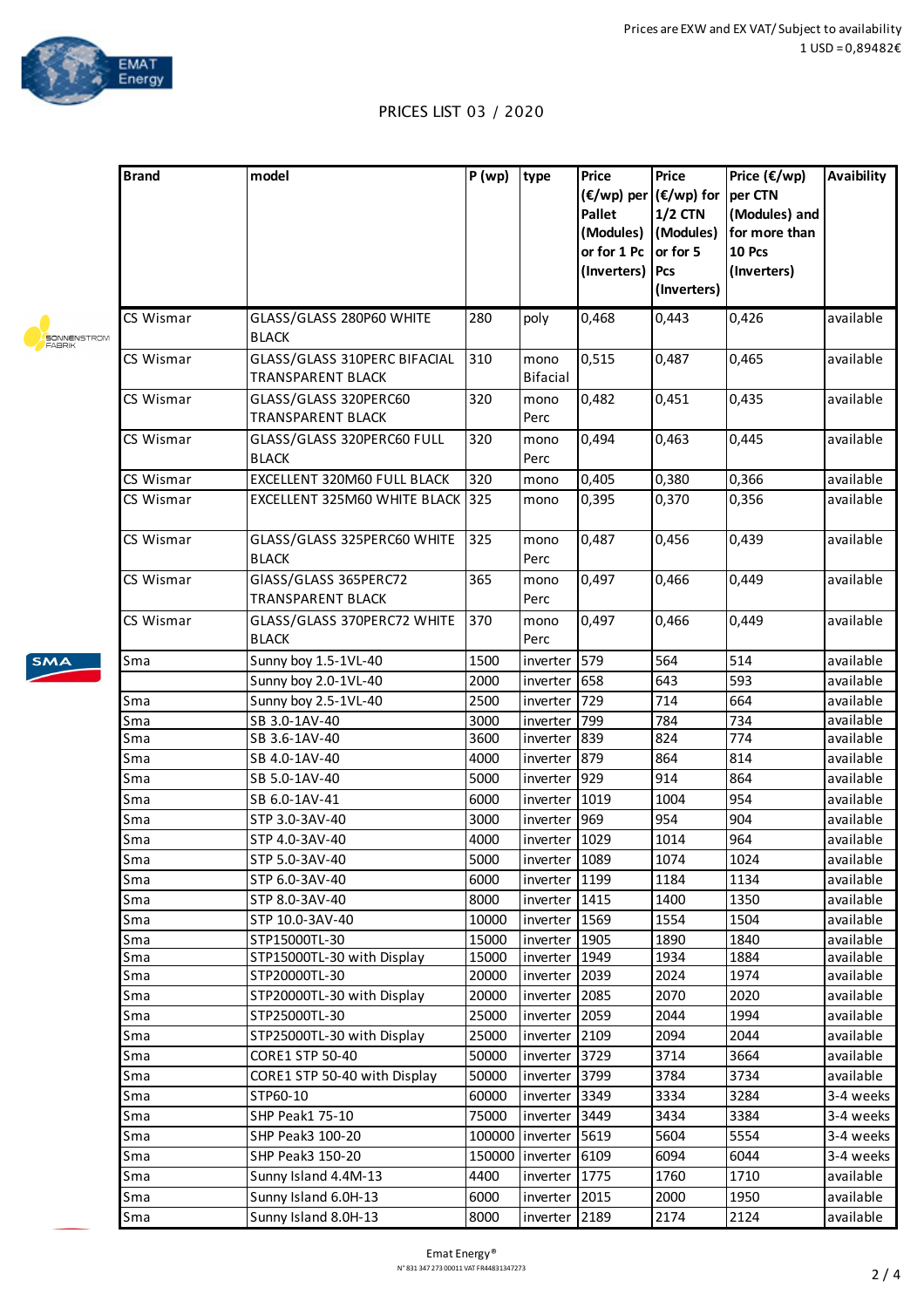

## PRICES LIST 03 / 2020

|         | <b>Brand</b> | model               | P(wp) | type          | <b>Price</b><br>$(\epsilon/wp)$ per $(\epsilon/wp)$ for<br><b>Pallet</b><br>(Modules)<br>or for 1 Pc<br>(Inverters) | <b>Price</b><br>$1/2$ CTN<br>(Modules)<br>or for 5<br>Pcs<br>(Inverters) | Price $(\epsilon/wp)$<br>per CTN<br>(Modules) and<br>for more than<br>10 Pcs<br>(Inverters) | <b>Avaibility</b> |
|---------|--------------|---------------------|-------|---------------|---------------------------------------------------------------------------------------------------------------------|--------------------------------------------------------------------------|---------------------------------------------------------------------------------------------|-------------------|
| Fronius | Fronius      | Primo 3.0-1         | 3000  | inverter 869  |                                                                                                                     | 854                                                                      | 804                                                                                         | available         |
|         | Fronius      | Primo 3.0-1 Light   | 3000  | inverter 795  |                                                                                                                     | 780                                                                      | 730                                                                                         | available         |
|         | Fronius      | Primo 3.5-1         | 3500  | inverter 905  |                                                                                                                     | 890                                                                      | 840                                                                                         | available         |
|         | Fronius      | Primo 3.5-1 Light   | 3500  | inverter 829  |                                                                                                                     | 814                                                                      | 764                                                                                         | available         |
|         | Fronius      | Primo 3.6-1         | 3600  | inverter 910  |                                                                                                                     | 895                                                                      | 845                                                                                         | available         |
|         | Fronius      | Primo 3.6-1 Light   | 3600  | inverter 835  |                                                                                                                     | 820                                                                      | 770                                                                                         | available         |
|         | Fronius      | Primo 4.0-1         | 4000  | inverter 945  |                                                                                                                     | 930                                                                      | 880                                                                                         | available         |
|         | Fronius      | Primo 4.0-1 Light   | 4000  | inverter 869  |                                                                                                                     | 854                                                                      | 804                                                                                         | available         |
|         | Fronius      | Primo 4.6-1         | 4600  | inverter 995  |                                                                                                                     | 980                                                                      | 930                                                                                         | available         |
|         | Fronius      | Primo 4.6-1 Light   | 4600  | inverter 919  |                                                                                                                     | 904                                                                      | 854                                                                                         | available         |
|         | Fronius      | Primo 5.0-1         | 5000  | inverter 1025 |                                                                                                                     | 1010                                                                     | 960                                                                                         | available         |
|         | Fronius      | Primo 5.0-1 Light   | 5000  | inverter 949  |                                                                                                                     | 934                                                                      | 884                                                                                         | available         |
|         | Fronius      | Primo 6.0-1         | 6000  | inverter 1179 |                                                                                                                     | 1164                                                                     | 1114                                                                                        | available         |
|         | Fronius      | Primo 6.0-1 Light   | 6000  | inverter 1105 |                                                                                                                     | 1090                                                                     | 1040                                                                                        | available         |
|         | Fronius      | Primo 8.2-1         | 8200  | inverter 1339 |                                                                                                                     | 1324                                                                     | 1274                                                                                        | available         |
|         | Fronius      | Primo 8.2-1 Light   | 8200  | inverter 1259 |                                                                                                                     | 1244                                                                     | 1194                                                                                        | available         |
|         | Fronius      | Symo 3.0-3-M        | 3000  | inverter 985  |                                                                                                                     | 970                                                                      | 920                                                                                         | available         |
|         | Fronius      | Symo 3.0-3-M Light  | 3000  | inverter 919  |                                                                                                                     | 904                                                                      | 854                                                                                         | available         |
|         | Fronius      | Symo 3.7-3-M        | 3700  | inverter 1065 |                                                                                                                     | 1050                                                                     | 1000                                                                                        | available         |
|         | Fronius      | Symo 3.7-3-M Light  | 3700  | inverter 995  |                                                                                                                     | 980                                                                      | 930                                                                                         | available         |
|         | Fronius      | Symo 4.5-3-M        | 4500  | inverter 1115 |                                                                                                                     | 1100                                                                     | 1050                                                                                        | available         |
|         | Fronius      | Symo 4.5-3-M Light  | 4500  | inverter 1049 |                                                                                                                     | 1034                                                                     | 984                                                                                         | available         |
|         | Fronius      | Symo 5.0-3-M        | 5000  | inverter 1135 |                                                                                                                     | 1120                                                                     | 1070                                                                                        | available         |
|         | Fronius      | Symo 5.0-3-M Light  | 5000  | inverter 1065 |                                                                                                                     | 1050                                                                     | 1000                                                                                        | available         |
|         | Fronius      | Symo 6.0-3-M        | 6000  | inverter 1155 |                                                                                                                     | 1140                                                                     | 1090                                                                                        | available         |
|         | Fronius      | Symo 6.0-3-M Light  | 6000  | inverter 1085 |                                                                                                                     | 1070                                                                     | 1020                                                                                        | available         |
|         | Fronius      | Symo 7.0-3-M        | 7000  | inverter 1395 |                                                                                                                     | 1380                                                                     | 1330                                                                                        | available         |
|         | Fronius      | Symo 7.0-3-M Light  | 7000  | Inverter 1325 |                                                                                                                     | 1310                                                                     | 1260                                                                                        | available         |
|         | Fronius      | Symo 8.2-3-M        | 8200  | inverter 1525 |                                                                                                                     | 1510                                                                     | 1460                                                                                        | available         |
|         | Fronius      | Symo 8.2-3-M Light  | 8200  | inverter 1459 |                                                                                                                     | 1444                                                                     | 1394                                                                                        | available         |
|         | Fronius      | Symo 10.0-3-M       | 10000 | inverter 1613 |                                                                                                                     | 1598                                                                     | 1548                                                                                        | available         |
|         | Fronius      | Symo 10.0-3-M Light | 10000 | inverter 1535 |                                                                                                                     | 1520                                                                     | 1470                                                                                        | available         |
|         | Fronius      | Symo 12.5-3-M       | 12500 | inverter 1809 |                                                                                                                     | 1794                                                                     | 1744                                                                                        | available         |
|         | Fronius      | Symo 12.5-3-M Light | 12500 | inverter 1729 |                                                                                                                     | 1714                                                                     | 1664                                                                                        | available         |
|         | Fronius      | Symo 15.0-3-M       | 15000 | inverter 1819 |                                                                                                                     | 1804                                                                     | 1757                                                                                        | available         |
|         | Fronius      | Symo 15.0-3-M Light | 15000 | inverter 1735 |                                                                                                                     | 1720                                                                     | 1670                                                                                        | available         |
|         | Fronius      | Symo 17.5-3-M       | 17500 | inverter 1929 |                                                                                                                     | 1914                                                                     | 1864                                                                                        | available         |
|         | Fronius      | Symo 17.5-3-M Light | 17500 | inverter 1859 |                                                                                                                     | 1844                                                                     | 1974                                                                                        | available         |
|         | Fronius      | Symo 20.0-3-M       | 20000 | inverter 2009 |                                                                                                                     | 1994                                                                     | 1944                                                                                        | available         |
|         | Fronius      | Symo 20.0-3-M Light | 20000 | inverter 1939 |                                                                                                                     | 1924                                                                     | 1874                                                                                        | available         |
|         | Fronius      | Eco 25-3P           | 25000 | inverter 1999 |                                                                                                                     | 1984                                                                     | 1934                                                                                        | available         |
|         | Fronius      | Eco 25-3P Light     | 25000 | inverter 1929 |                                                                                                                     | 1914                                                                     | 1864                                                                                        | available         |
|         | Fronius      | Eco 27-3 P          | 27000 | inverter 2049 |                                                                                                                     | 2034                                                                     | 1984                                                                                        | available         |
|         | Fronius      | Eco 27-3 P Light    | 27000 | inverter 1979 |                                                                                                                     | 1964                                                                     | 1914                                                                                        | available         |